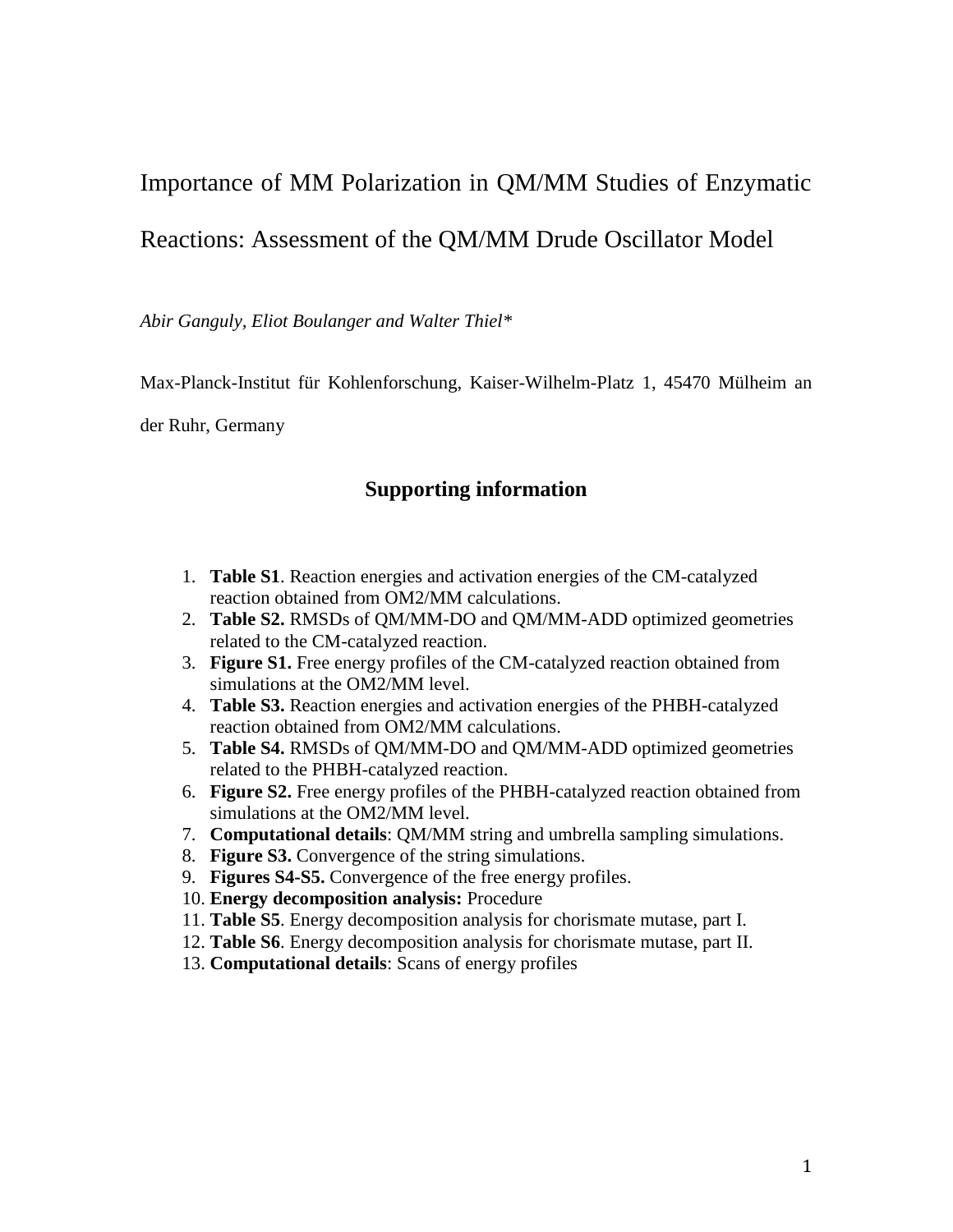**Table S1**. Reaction energies ( $\Delta E$ ) and activation energies ( $\Delta E^{\ddagger}$ ) of the CM-catalyzed reaction for five snapshots with different initial configurations calculated using the QM/MM-DO and QM/MM-ADD models. The QM region is modeled with the semiempirical OM2 Hamiltonian. All values in kcal/mol.

|          | )M/MM-DO |      |         | //MM-ADD |        |        |
|----------|----------|------|---------|----------|--------|--------|
| snapshot | ΔΕ       | ΛEΞ  | ΔE      | ΔE‡      | ΔΔЕ    | AAE∓   |
|          | $-27.3$  | 13.5 | $-28.9$ | 12.7     | 1.6    | 0.8    |
| 2        | $-24.1$  | 13.4 | $-24.9$ | 13.7     | 0.8    | $-0.3$ |
| 3        | $-25.2$  | 17.6 | $-24.6$ | 16.4     | $-0.6$ | 1.2    |
| 4        | $-27.8$  | 15.5 | $-25.6$ | 14.8     | $-2.2$ | 0.7    |
|          | $-27.0$  | 13.3 | $-26.8$ | 12.8     | $-0.2$ | 0.5    |
| Mean     | $-26.3$  | 14.7 | $-26.2$ | 14.1     | $-0.1$ | 0.6    |

**Table S2**. RMSDs between optimized reactant (R), transition state (TS), and product (P) geometries of the CM-catalyzed reaction obtained using the QM/MM-DO and QM/MM-ADD models. The geometries are derived from calculations in which the QM region is described at the B3LYP/def2-SVP level. RMSD values in Å.

| snapshot | R    | <b>TS</b> |      |
|----------|------|-----------|------|
|          | 0.05 | 0.05      | 0.06 |
|          | 0.05 | 0.04      | 0.08 |
| 2        | 0.05 | 0.07      | 0.13 |
|          | 0.04 | 0.06      | 0.09 |
|          | 0.03 | 0.04      | 0.07 |
| Mean     | 0.05 | 0.05      | ) ሀር |
|          |      |           |      |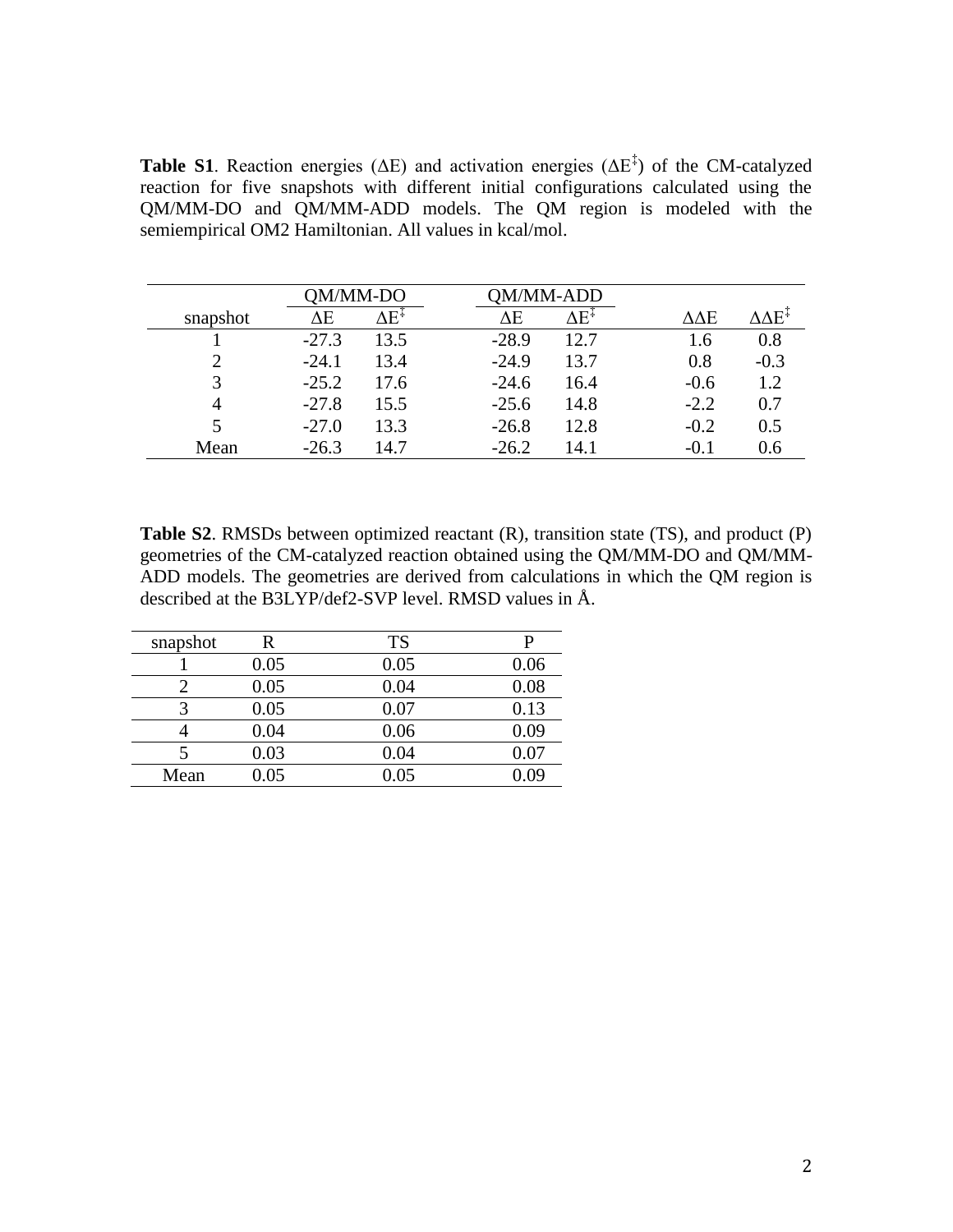

**Figure S1**. Free energy profiles for the CM-catalyzed reaction obtained using QM/MM-DO (red) and QM/MM-ADD (green) models. The QM region is modeled with the semiempirical OM2 Hamiltonian.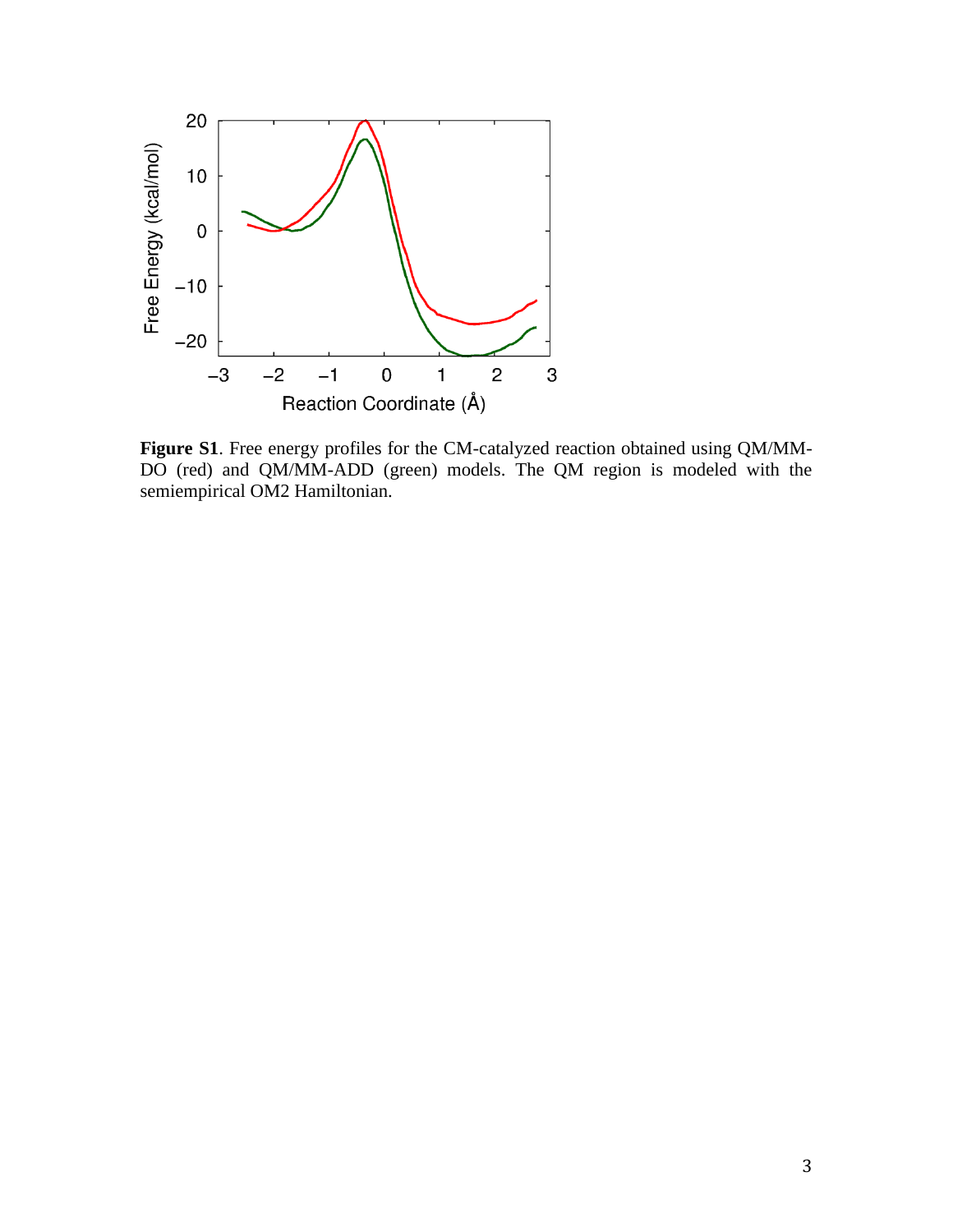**Table S3**. Reaction energies ( $\Delta E$ ) and activation energies ( $\Delta E^{\ddagger}$ ) of the PHBH-catalyzed reaction for five snapshots with different initial configurations calculated using the QM/MM-DO and QM/MM-ADD models. The QM region is modeled with the semiempirical OM2 Hamiltonian. All values in kcal/mol.

|          | )M/MM-DO |     |         | M/MM-ADD |                  |        |
|----------|----------|-----|---------|----------|------------------|--------|
| snapshot | ΔΕ       | 7E+ | ΛE      | H۴       | $\Delta\Delta E$ | ∧∧F‡   |
|          | $-54.0$  | 7.1 | $-56.0$ | 8.7      | 2.0              | $-1.6$ |
| ◠        | $-56.0$  | 7.0 | $-57.9$ | 6.1      | 1.9              | 0.9    |
| 3        | $-53.0$  | 4.8 | $-59.4$ | 3.8      | 6.4              | 1.0    |
|          | $-64.2$  | 6.6 | $-66.0$ | 6.2      | 1.8              | 0.4    |
| Mean     | $-56.8$  | 6.4 | $-59.8$ | 6.2      | 3.0              | 0.2    |

**Table S4**. RMSDs between optimized reactant (R), transition state (TS), and product (P) geometries of the PHBH-catalyzed reaction obtained using the QM/MM-DO and QM/MM-ADD models. The geometries are derived from calculations in which the QM region is described at the B3LYP/def2-SVP level. RMSD values in Å.

| snapshot |      | TS   |      |
|----------|------|------|------|
|          | 0.47 | 0.49 | 0.52 |
|          | 0.39 | 0.21 | 0.22 |
|          | 0.43 | 0.19 | 0.22 |
|          | 0.22 | 0.19 | 0.19 |
| Mean     | 0.38 |      |      |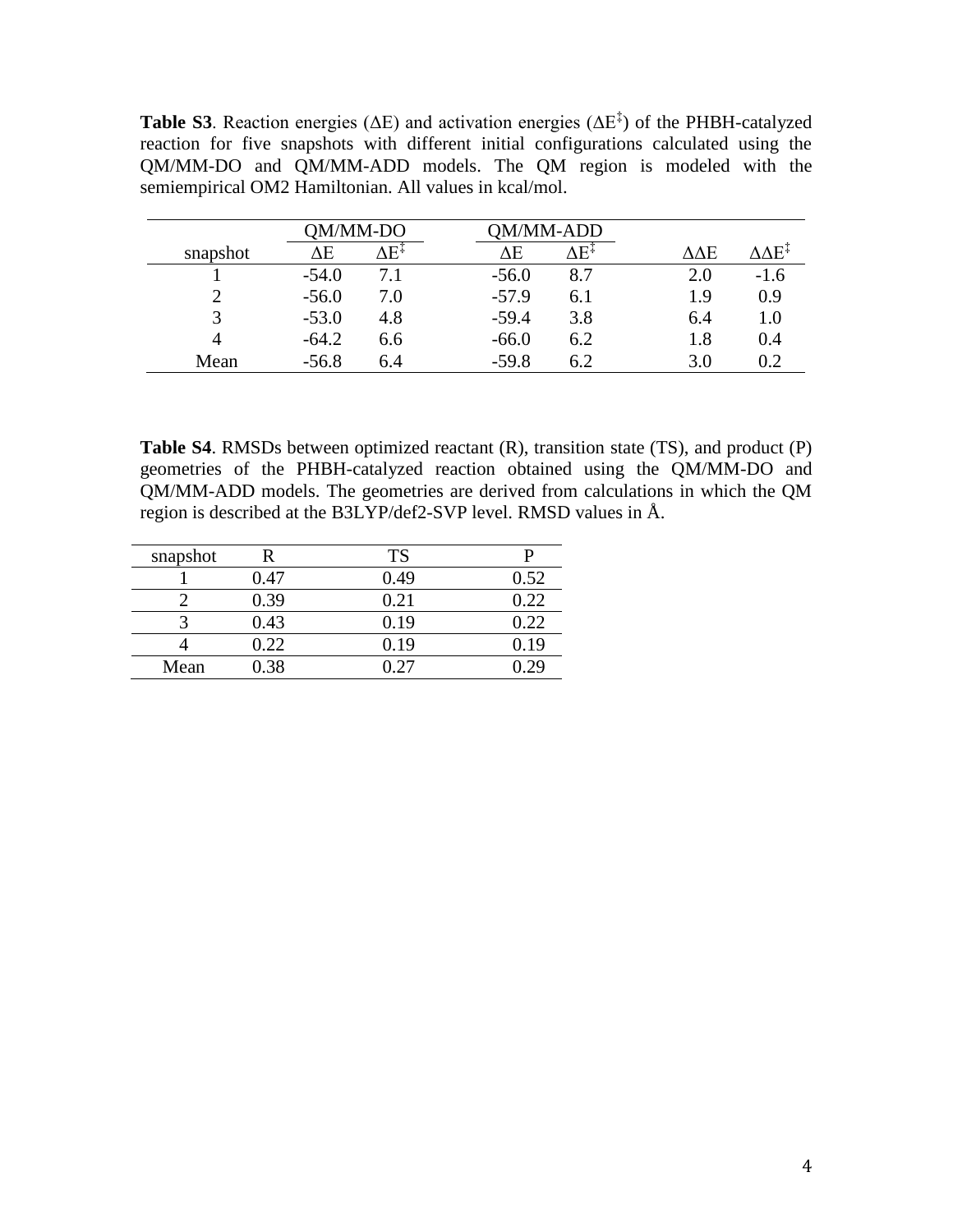

**Figure S2**. Free energy profiles for the PHBH catalytic reaction obtained using QM/MM-DO (red) and QM/MM-ADD (green) models. The QM region is modeled with the semiempirical OM2 Hamiltonian.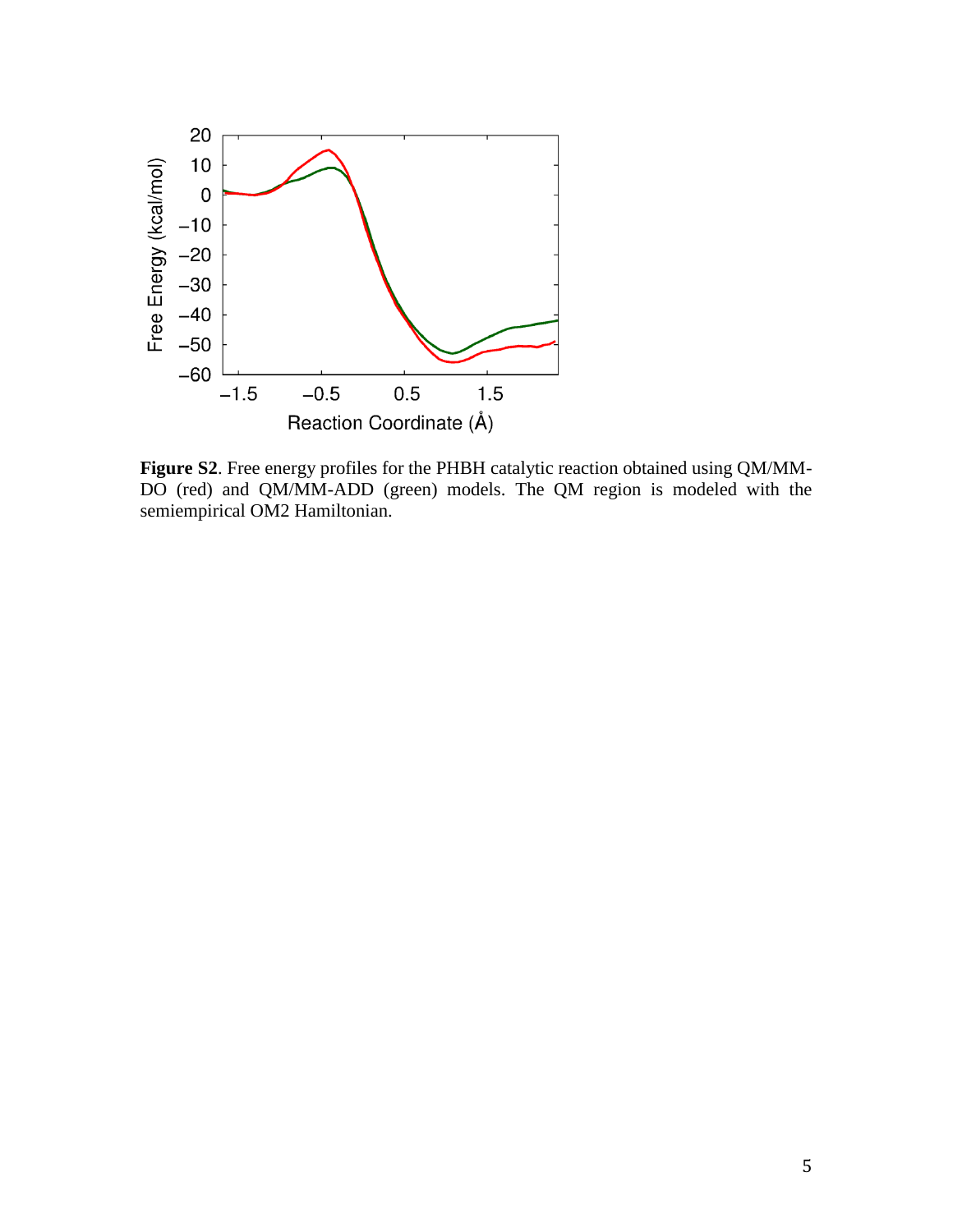**Computational details**: QM/MM string simulations and umbrella sampling simulations

#### *Chorismate Mutase*

The strings were constructed in the space of two reaction coordinates, the C9-O8 distance and C1-C13 distance of CHO (Scheme 1). 30 equally spaced images were considered along the string. The initial string was constructed from QM/MM-ADD optimized geometries along the reaction path of snapshot 1. In the simulations where the QM region was treated at the DFT level, MD trajectories were run at each image and each iteration, the length of which varied from 0.1ps (initially) to 1 ps (during the final few iterations), and the string was considered converged after 26 iterations. In analogous simulations where the OM region was treated at the semiempirical OM2 level, MD trajectories were run at each image and each iteration, the length of which varied from 0.2 ps (initially) to 5 ps (during final few iterations), and the string was considered converged after 33 iterations. Force constants ranging from 100 to 300 kcal/(mol  $\AA^2$ ) were used for the restraining potentials. The string simulations were performed using only the QM/MM-ADD model.

One-dimensional US simulations were performed on representative structures taken along the MFEP obtained from the string simulations, using the QM/MM-DO and QM/MM-ADD models. In the US simulations, 30 windows were considered and at each window MD trajectories were propagated for 1 ps and 5 ps in the simulations at the DFT and semiempirical OM2 levels, respectively.

#### *p-Hydroxybenzoate hydrolase*

The strings were constructed in the space of two reaction coordinates, the  $O_d-O_p$  distance and  $O_d$ -C<sub>m</sub> distance in the PHBH active site (Scheme 2). 30 equally spaced images were considered along the string. The initial string was constructed from QM/MM-ADD optimized geometries along the reaction path of snapshot 1. In the simulations where the QM region was treated at the DFT level, MD trajectories were run at each image and each iteration, the length of which varied from 0.1ps (initially) to 1 ps (during the final few iterations), and the string was considered converged after 31 iterations. In analogous simulations where the QM region was treated at the semiempirical OM2 level, MD trajectories were run at each image and each iteration, the length of which varied from 0.2 ps (initially) to 5 ps (during final few iterations), and the string was considered converged after 37 iterations. Force constants ranging from 100 to 300 kcal/(mol  $\AA^2$ ) were used for the restraining potentials. The string simulations were performed using only the QM/MM-ADD model.

One-dimensional US simulations were performed on representative structures taken along the MFEP obtained from the string simulations, using the QM/MM-DO and QM/MM-ADD models. In the US simulations, 57 windows were considered and at each window MD trajectories were propagated for 1 ps and 5 ps in the simulations at the DFT and semiempirical OM2 levels, respectively.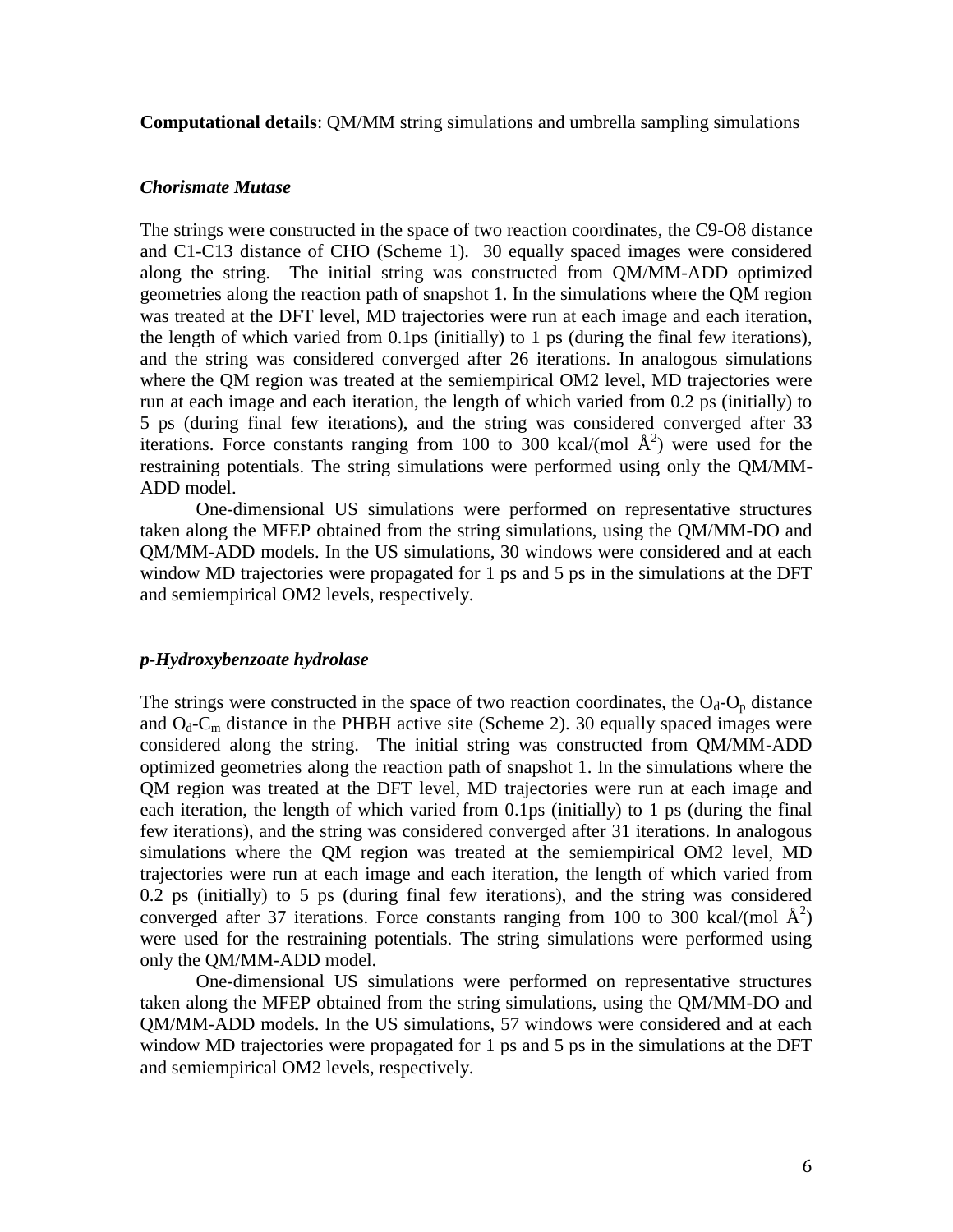

**Figure S3**. Convergence of the string simulations for the CM (A) and PHBH (B) catalyzed reactions. Strings from specific iterations are plotted in the space of the C9-O8 and C1-C13 reaction coordinates in case of CM, and of the  $C_m-O_d$  and  $O_d-O_p$  reaction coordinates in case of PHBH. The iterations are indicated in the explanation of the color code. Evidently, for both CM and PHBH, the respective strings exhibit negligible displacements during the final iterations, indicating their convergence. The simulations were performed at the QM(B3LYP/def2-SVP)/MM-ADD level.

#### *Comment:*

The string simulations at the QM/MM-ADD level can directly provide free energy data using WHAM analysis. In the case of CM, this procedure yields an activation free energy of  $\Delta G$  = 15.4 kcal/mol and a reaction free energy of  $\Delta G$  = -16.0 kcal/mol. These values are very similar to those obtained from the subsequent umbrella sampling simulations ( $\Delta G = -15.1$  kcal/mol;  $\Delta G = 14.1$  kcal/mol) described in the main paper.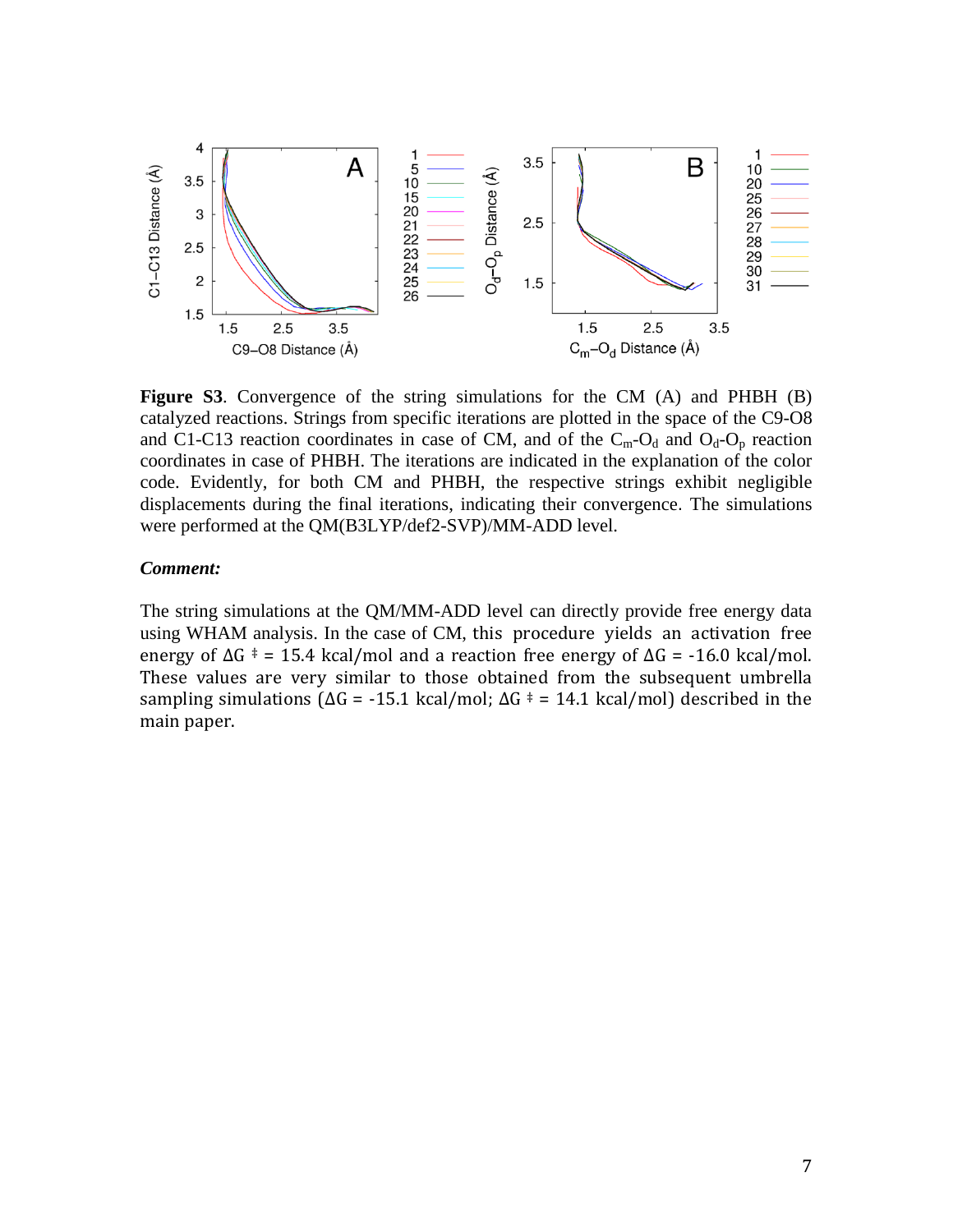

**Figure S4**. Convergence of the free energy profiles for the CM-catalyzed reaction calculated using the QM/MM-DO (A, C) and QM/MM-ADD (B, D) models. In (A) and (B), the profiles are obtained from DFT/MM calculations while in (C) and (D), the profiles are obtained from OM2/MM calculations. In (A-D), the solid and dashed lines correspond to free energy profiles calculated using 100% and 50% of the total data, respectively.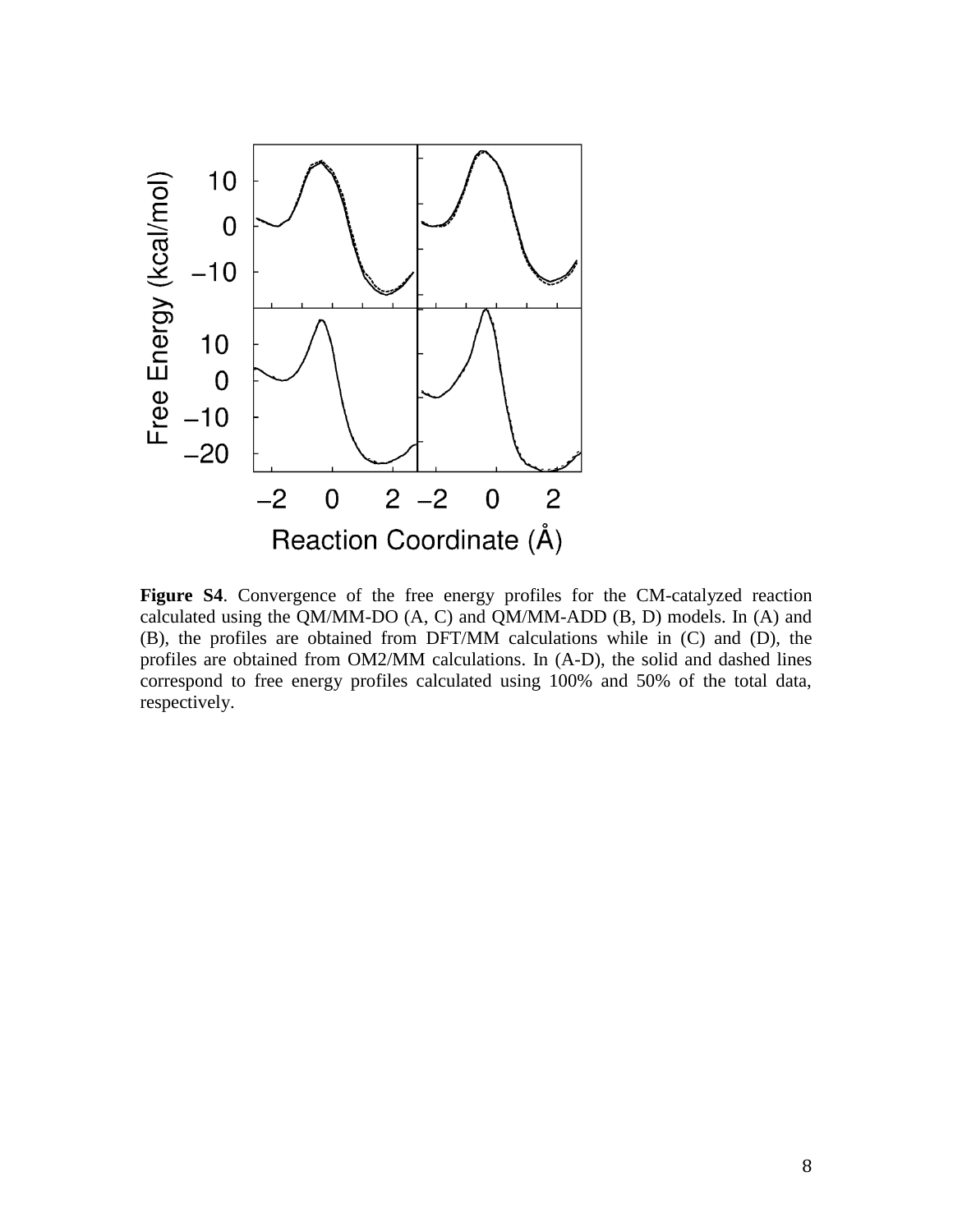#### **Energy decomposition analysis:** Procedure

In an attempt to further disentangle the effects of MM polarization on the computed energies, we performed an energy decomposition analysis for each stationary point obtained at the QM/MM-DO level for chorismate mutase (CM). We adopted the following procedure.

Step 1. Remove the QM region and perform a DO calculation to determine initial coordinates of the Drude particles. Calculate the MM-DO energy of this system.  $[E_{DO}^{MM}]$ 

Step 2. Insert the QM region and calculate the QM energy in the field of the MM-DO region, with the Drude particles in their precomputed positions.  $[E_{\text{D}0}^{\text{QM}}]$ 

Step3. Optimize the positions of the Drude particles in the presence of the QM region and calculate the QM energy in the field of the optimized MM-DO region and also compute the corresponding MM-DO energy.  $[E_{DO_{\tau}}^{QM}]$  and  $[E_{DO_{\tau}}^{MM}]$ .

Step 4. Calculate the QM energy at the QM/MM level without Drude particles.  $[E_{MM}^{QM}]$ 

 $\Delta QM_1 = E_{DO_0}^{QM} - E_{MM}^{QM}$  measures the change in the QM energy due to the presence of the unrelaxed Drude particles;  $\Delta Q M_2 = E_{DQ_1}^{QM} - E_{DQ_0}^{QM}$  measures the change in the QM energy due to the optimization of the Drude particles;  $\Delta Q M_3 = E_{DO_s}^{QM} - E_{MM}^{QM}$ measures the total effect of MM polarization on the QM energy;  $\Delta MM = E_{DO_2}^{MM} - E_{DO_2}^{MM}$ measures the change in the MM-DO energy caused by the presence of the QM region.

This energy decomposition analysis was performed for all five snapshots of CM. The results are summarized below. The energy differences are reported as such (Table S5) and relative to the corresponding values of the reactant state (Table S6).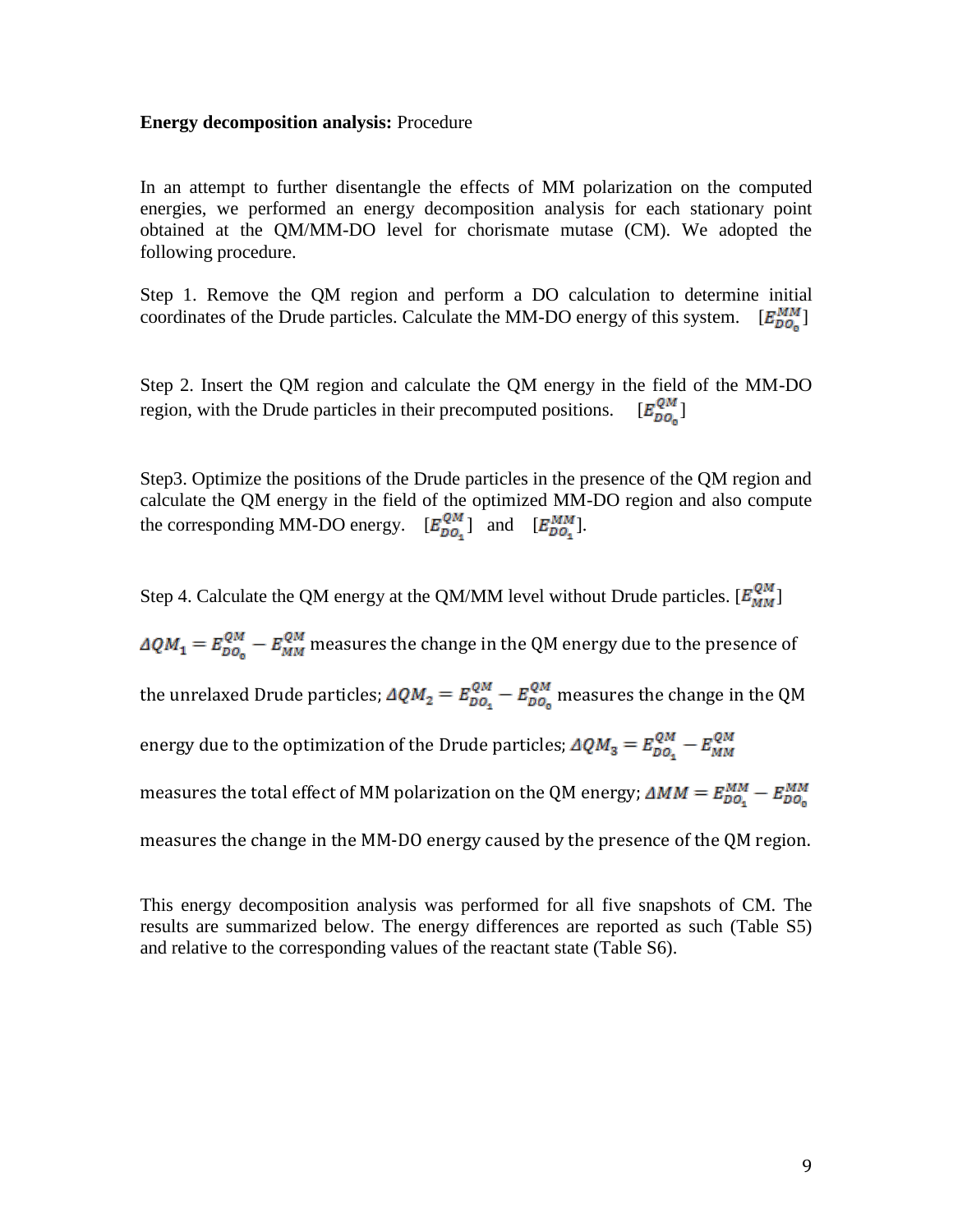**Table S5**. Energy decomposition analysis for chorismate mutase. Energy differences  $(kcal/mol)$  for the reactant  $(R)$ , transition state  $(TS)$ , and product  $(P)$  of the five snapshots considered.

| snap           | state     | $\triangle QM_1$ | $\triangle QM_2$ | $\triangle QM_{3}$ | ΔΜΜ   |
|----------------|-----------|------------------|------------------|--------------------|-------|
|                | R         | 168.20           | $-194.13$        | $-25.93$           | 89.09 |
|                | <b>TS</b> | 170.87           | $-197.68$        | $-26.82$           | 90.74 |
|                | P         | 166.55           | $-190.36$        | $-23.81$           | 86.87 |
| $\overline{2}$ | R         | 166.07           | $-193.44$        | $-27.37$           | 83.54 |
|                | <b>TS</b> | 169.60           | $-195.73$        | $-26.13$           | 84.85 |
|                | P         | 164.98           | $-188.83$        | $-23.85$           | 81.28 |
| 3              | R         | 155.50           | $-190.81$        | $-35.31$           | 89.18 |
|                | <b>TS</b> | 158.47           | $-194.14$        | $-35.66$           | 90.78 |
|                | P         | 154.50           | $-187.42$        | $-32.92$           | 87.15 |
| 4              | R         | 171.25           | $-198.93$        | $-27.68$           | 86.68 |
|                | <b>TS</b> | 173.07           | $-201.75$        | $-28.68$           | 88.34 |
|                | P         | 168.26           | $-193.40$        | $-25.14$           | 83.98 |
| 5              | R         | 179.95           | $-196.92$        | $-16.97$           | 82.35 |
|                | <b>TS</b> | 181.92           | $-199.66$        | $-17.74$           | 83.66 |
|                | P         | 177.94           | $-192.01$        | $-14.07$           | 79.83 |

#### *Comments*:

In a system of the size of chorismate mutase, MM polarization has large effects on the QM energy of the stationary points. Upon inclusion of unrelaxed Drude particles, the QM energy increases by typically 160-170 kcal/mol. Optimization of the position of the Drude particles at the QM/MM level lowers the QM energy by typically 190-200 kcal/mol. Overall, accounting for MM polarization lowers the QM energy by about 20-30 kcal/mol.

Considering the individual energy differences for the stationary points in each snapshot, the values for reactant, transition state, and product show only minor variations (mostly less than 5 kcal/mol). Hence, the effects of MM polarization on the computed energies are large in absolute terms, but they do not change much during the reaction. This is quantified in Table S6 by presenting the changes relative to the reactant.

Inspection of Table S6 shows that the inclusion of unrelaxed Drude particle raises the relative QM energy of the transition state by 1.8-3.5 kcal/mol while lowering that of the product by 1.0-3.0 kcal/mol. Optimization of the position of the Drude particles at the QM/MM level causes shifts in the opposite direction: the relative QM energy of the transition state decreases by 2.3-3.6 kcal/mol while that of the product increases by 3.4- 5.5 kcal/mol. As a consequence, the overall effect of MM polarization of the relative QM energies is rather small, ranging from  $-1.0$  to  $+1.2$  kcal/mol for the transition state and from 2.1 to 3.5 kcal/mol for the product.